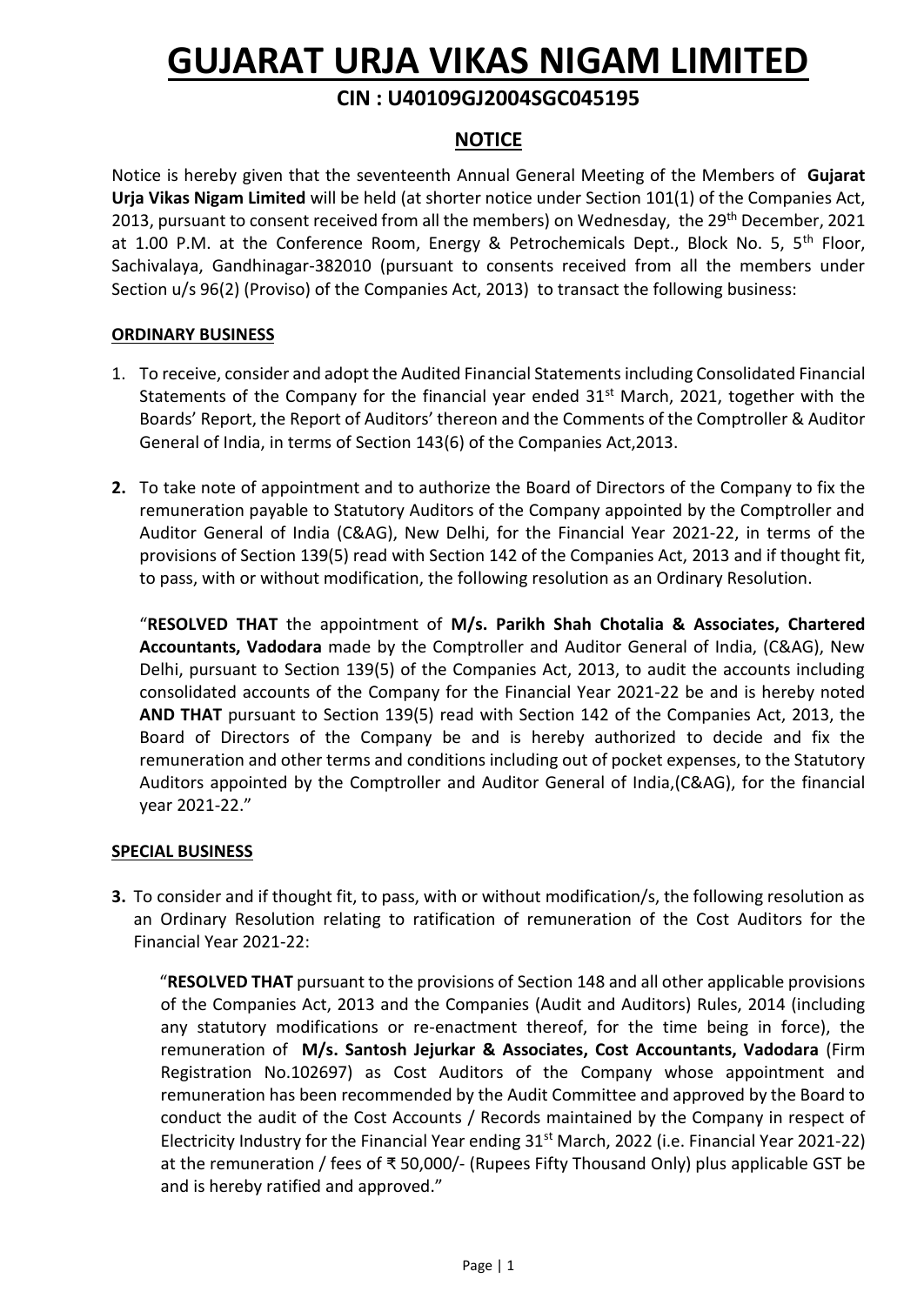"**RESOLVED FURTHER THAT** the Board of Directors of the Company (including any Committee thereof) be and is hereby authorized to do all such acts, deeds, matters and things and take all such steps as may be necessary, proper and expedient to give effect to this resolution."

# **4. To consider and if thought fit, to pass with or without modification(s), the following resolution as an Ordinary Resolution relating to appointment of Shri Herin Pravinchandra Kothari as Director (continuing as Director (Technical)) :**

**"RESOLVED THAT** pursuant to Section 152 and other applicable provisions, if any, of the Companies Act, 2013, and Rules made thereunder (including any statutory modifications or reenactment thereof for the time being in force) **Shri Herin Pravinchandra Kothari** (DIN-09208111) who was appointed as an Additional Director of the Company with effect from  $17^{\text{th}}$ June, 2021 to hold office up to the date of this Annual General Meeting in terms of Section 161 of the Companies Act, 2013, be and is hereby appointed as a Director (continuing as Director (Technical)) of the Company, not liable to retire by rotation."

By Order of the Board

Date : 23-12-2021 **Parthiv Bhatt** Place : Vadodara Company Secretary

# **REGISTERED OFFICE:**

Sardar Patel Vidyut Bhavan, Race Course, Vadodara – 390 007 **CIN : U40109GJ2004SGC045195**

#### **NOTES**:

- **1. A member entitled to attend and vote at the Annual General Meeting (the "Meeting") is entitled to appoint a proxy to attend and vote on a poll instead of himself and the proxy need not be a member of the Company. The instrument appointing the proxy should, however, be deposited at the registered office of the Company not less than forty-eight hours before the commencement of the Meeting.**
- 2**.** A Statement pursuant to Section 102(1) of the Companies Act, 2013, relating to the Special Business to be transacted at the Meeting is annexed hereto**.**

Sd/-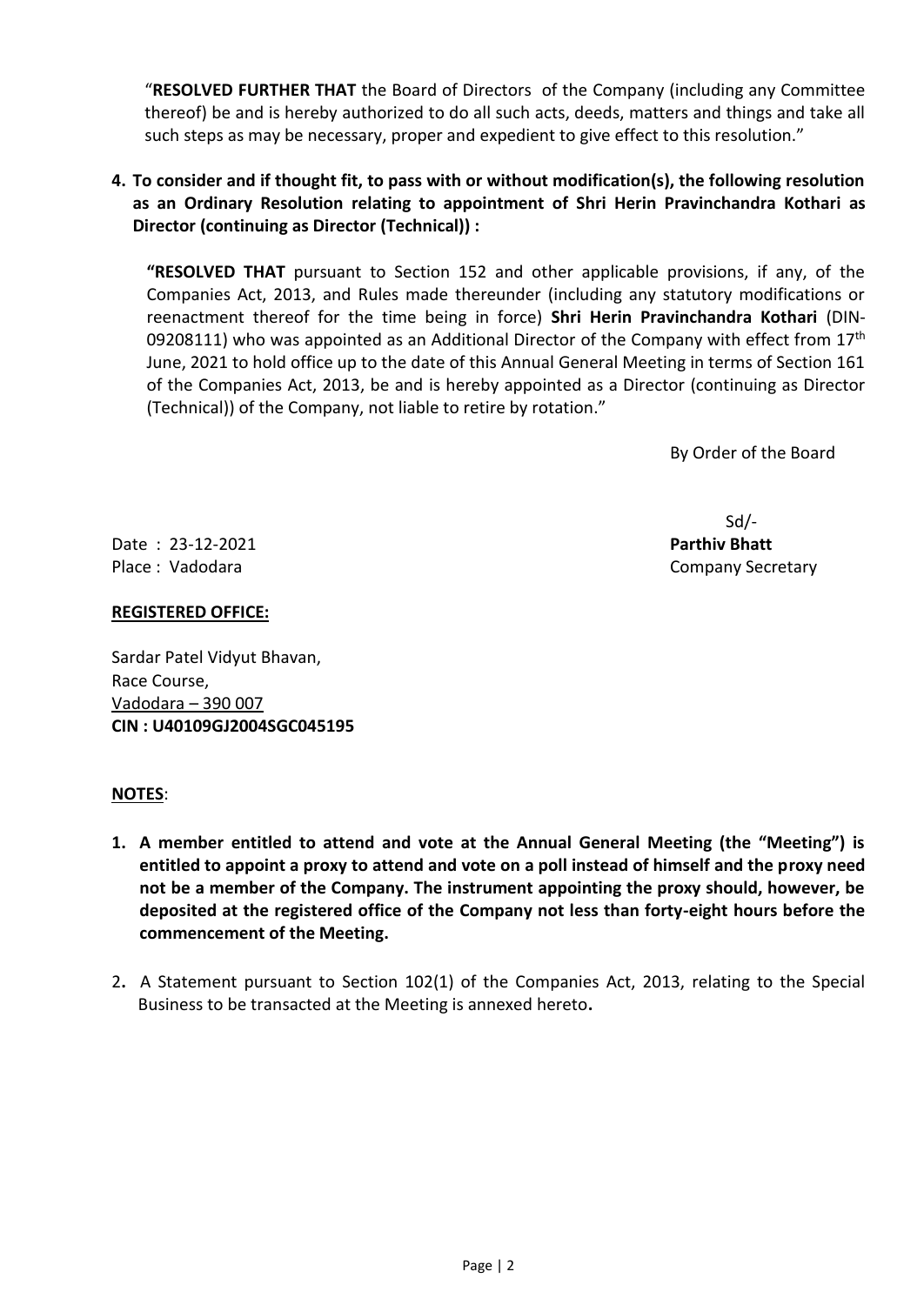# **ANNEXURE TO THE NOTICE**

# **EXPLANATORY STATEMENT PURSUANT TO SECTION 102 OF THE COMPANIES ACT, 2013**

# **Item no 3**

As per the provisions of Section 148 of the Companies Act, 2013 and as required under the Companies (Audit and Auditors) Rules, 2014, the proposal for appointment of **M/s. Santosh Jejurkar & Associates., Cost Accountants, Vadodara** was placed before the Board of Directors of your Company has at its  $108<sup>th</sup>$  Meeting of Board of Directors held on  $15<sup>th</sup>$  July, 2021 considered the recommendation and approved the said proposal for appointment of **M/s. Santosh Jejurkar & Associates., Cost Accountants, Vadodara** as Cost Auditor to conduct the audit of the Cost Accounts / Records maintained by the Company in respect of Electricity Industry for the Financial Year ending 31<sup>st</sup> March, 2022 (i.e. Financial Year 2021-22) at the remuneration of Rs. 50,000/- (Rupees Fifty Thousand only) plus applicable GST; however, that their remuneration shall be subject to the ratification by the Members as required under the provisions of sub-section (3) of Section 148 of the Companies Act, 2013.

Hence, as per the provisions of Section 148(3) of the Companies Act, 2013, the remuneration of the Cost Auditor is required to be ratified by the Members of the Company. Hence, this Resolution.

None of the Directors and Key Managerial Personnel of the Company and their respective relatives is, in any way, concerned or interested, financially or otherwise, in passing of the Resolution set out at Item No. 3.

The Board commends the Resolution for approval of the Members as Ordinary Resolution.

# **Item no 4**

Energy & Petrochemicals Dept., the Govt. of Gujarat vide Notification No. GUV-13-2017-221-K dated 15th June, 2021 conveyed that **Shri Herin Pravinchandra Kothari**, Chief Engineer (Retired), Paschim Gujarat Vij Company Ltd., Rajkot is appointed as Director(Technical) in Gujarat Urja Vikas Nigam Limited (GUVNL), Vadodara with effect from the date, he assumes the office as Director (Technical) at GUVNL, Vadodara for a period of three years or until further orders, whichever is earlier. He took charge of the post of Director(Technical) on 17.06.2021.

The Director (Technical), GUVNL, Shri Herin Pravinchandra Kothari shall draw the pay scale of Rs.75,500 – Rs.80,000/- with Grade pay of Rs. 12000/- and he is eligible to draw the revised pay scale as the State Government may prescribe from time to time.

 Accordingly, under the provisions of Section 161 of the Companies Act, 2013 and in terms of the Article 77 of the Articles of Association of the Company, the Board passed Circular Resolution on 09- 07-2021 regarding appointment of Shri Herin Pravinchandra Kothari as an Additional Director and then as Director (Technical) of the Company pursuant to Order No. GUV-13-2017-221-K dated 15<sup>th</sup> June, 2021 of Govt. of Gujarat with effect from 17-06-2021 to hold office up to the date of the next Annual General Meeting.

 Shri Herin Pravinchandra Kothari, Director(Technical) of the Company appointed/designated as Whole-time Key Managerial Personnel (KMP), on the terms and conditions decided by the Govt. of Gujarat vide Order No. GUV-13-2017-221-K dated 15<sup>th</sup> June, 2021 issued by Energy & Petrochemicals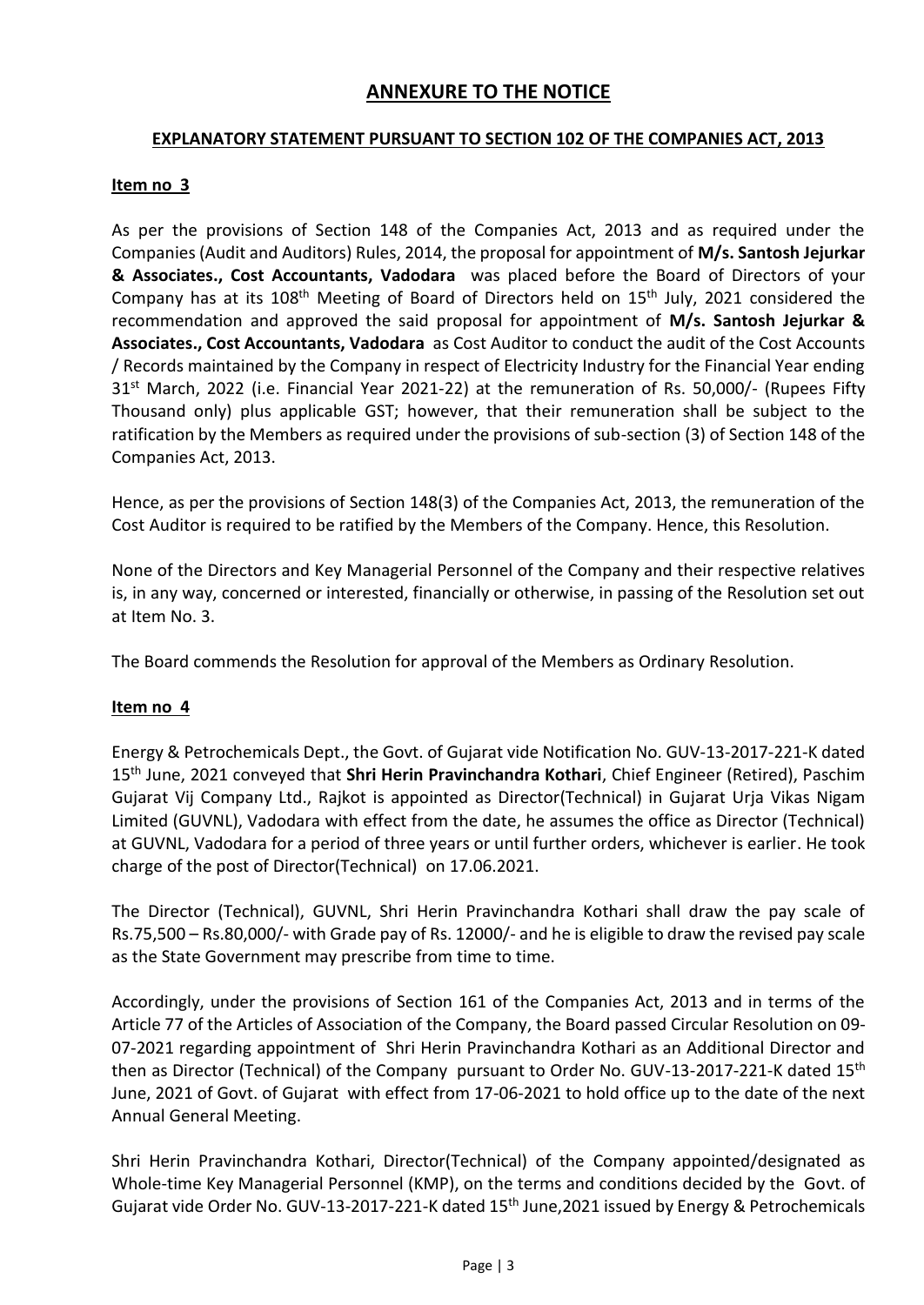Deptt., Govt. of Gujarat vide Board Resolution passed at the 108<sup>th</sup> Board Meeting held on 15<sup>th</sup> July,2021. On his appointment as Director at this Annual General Meeting, he will continue to be the Director (Technical) of the Company.

Pursuant to the Notification No. G.S.R. 163 (E) dated 05<sup>th</sup> Jun, 2015 of the Central Government, the provisions of Section-160 of the Companies Act, 2013 are not applicable to the Company and therefore, no notice under the said Section is required.

The above appointment of **Shri Herin Pravinchandra Kothari** as a Director on the Board of the Company requires approval of the members in the General Meeting.

None of the Directors and Key Managerial Personnel of the Company and their relatives except **Shri Herin Pravinchandra Kothari** is, in any way, concerned or interested, financially or otherwise, in this Resolution.

The Board commends the Ordinary Resolution set out in Item No.4 of the Notice for approval of the Members.

By Order of the Board

Date : 23 -12-2021 **Parthiv Bhatt** Place : Vadodara Company Secretary

Sd/-

# **REGISTERED OFFICE:**

Sardar Patel Vidyut Bhavan, Race Course, Vadodara – 390 007 **CIN : U40109GJ2004SGC045195**